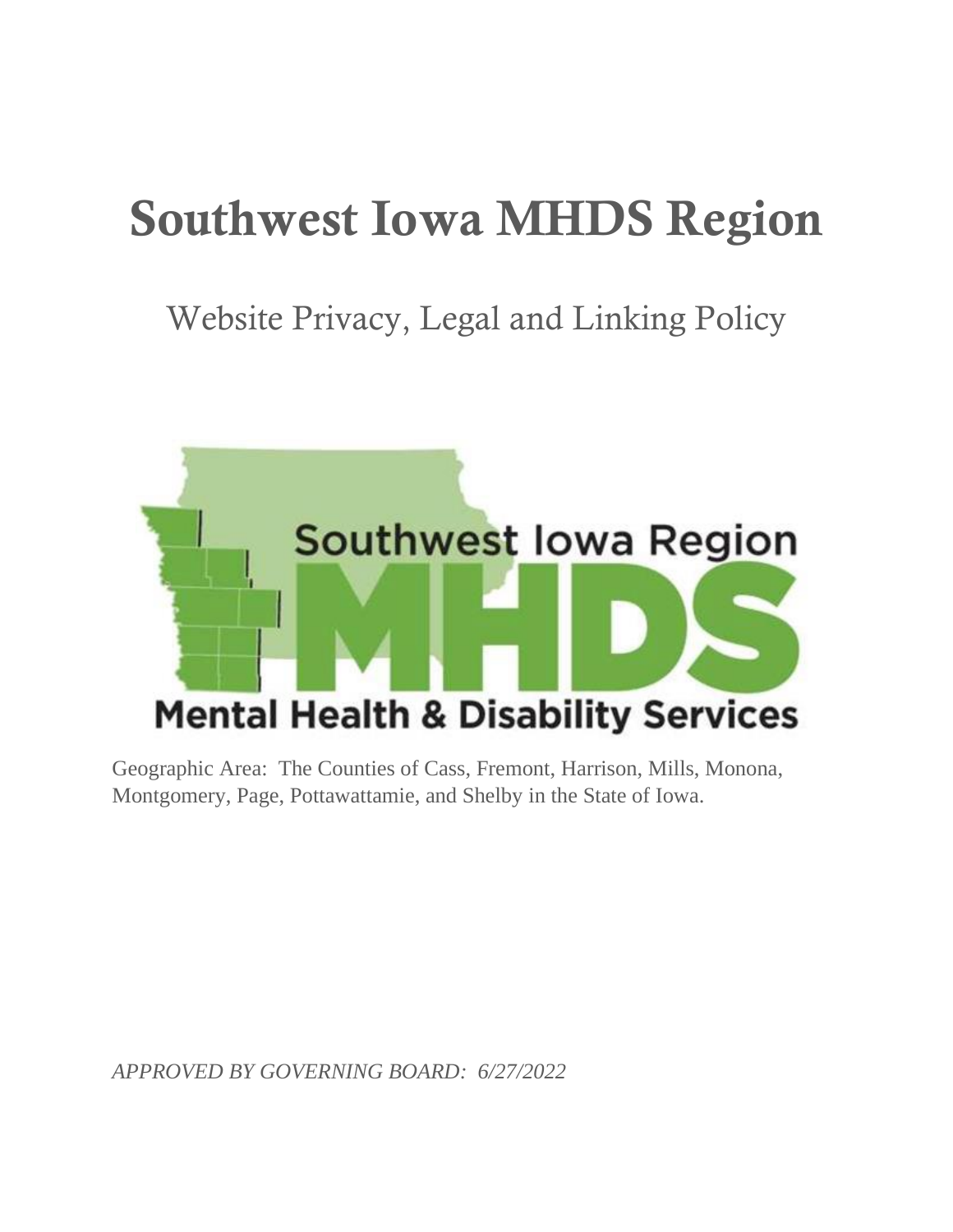# **Website Privacy, Legal & Linking Policy**

# Effective Date: June 27, 2022

### Revision Date: n/a

# Authorized by: Southwest Iowa MHDS Region Governing Board

If you have questions about the following policy, please email the Region's Privacy officer at [lmaguire@swiamhs.org.](mailto:lmaguire@swiamhs.org)

#### **Purpose**

It is the purpose of Southwest Iowa MHDS Region (Region) to provide accurate content on its website that will inform the region's citizens about region services, operations, projects, and special events, and provide information from region personnel. In addition, the website should be used to facilitate the delivery of services provided by Southwest Iowa MHDS Region to its citizens.

#### **Public Disclosure**

As a government agency, the Region is subject to Iowa Public Record laws. Chapter 22 of the Iowa Code governs the Examination of Public Records (Open Records). Any information provided to the Region through the Region's website may be subject to the same laws as information provided to the Region on paper. Therefore, all information collected on the Region's website may become public record and subject to inspection by the public, unless exempted by law.

#### **Privacy**

A computer communicates with the Region website using a particular Internet Protocol address (IP). Like most sites, the Region can track the user's IP address when visiting the site. The IP address allows the Region to track for each user, information such as the IP address, the browser type, and the identity of the user's Internet service provider: however, the IP address does not provide any personally identifiable information and allows the user to remain anonymous. This information helps the Region to improve site navigation and to make improvements to the Region's website and content.

To the extent that the Region website contains or may in the future contain online registration forms for special activities or other services, an applicant may be asked during the application process for name, address, e-mail address, phone number, birth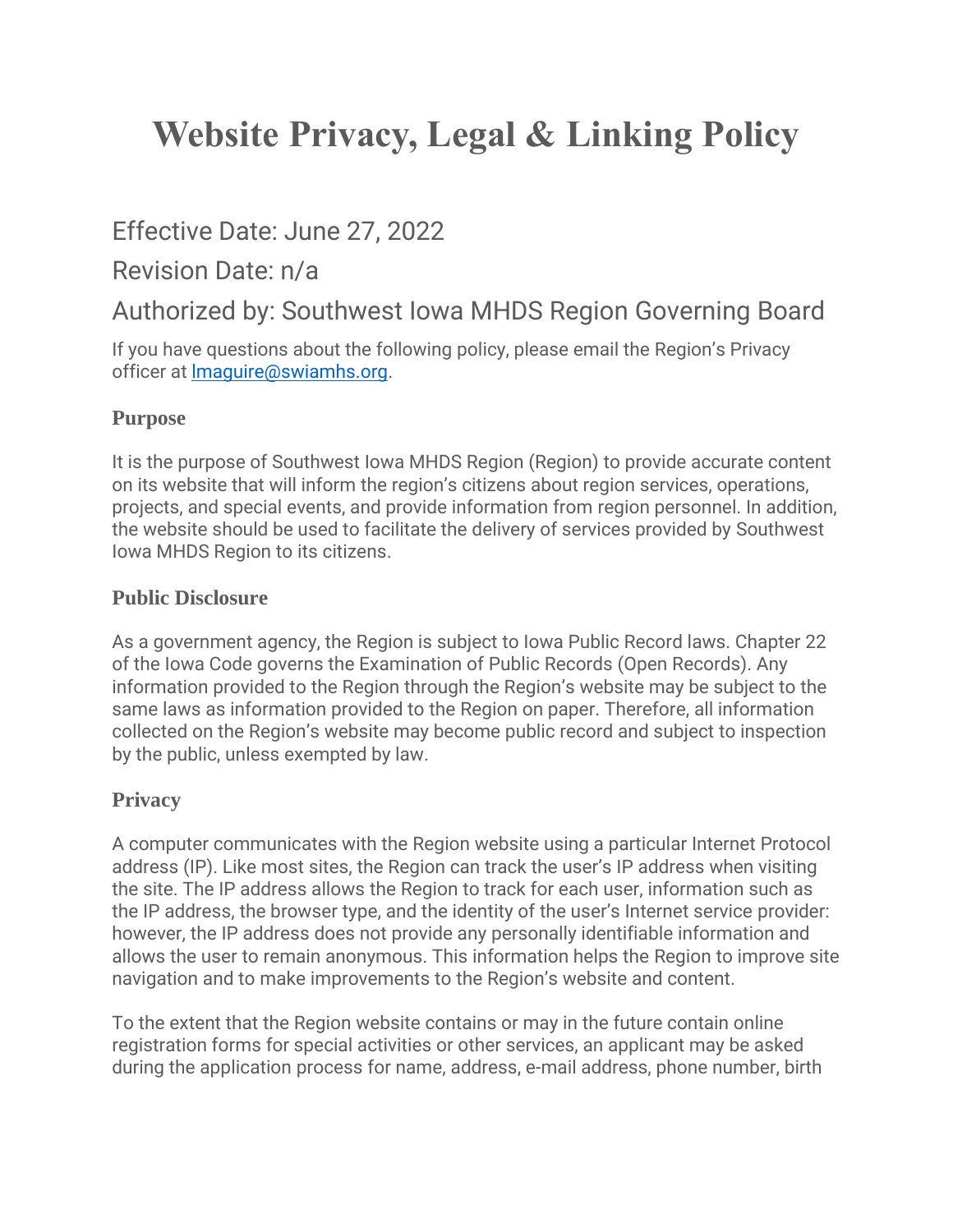date, or other general or special purpose information needed to complete registration for the specific activity or service.

To the extent that the Region website contains or may in the future contain online payment services, the Region will collect personal information, such as name, postal address, e-mail address and credit card number should you decide to use an online payment service.

#### **Website Disclaimer**

The Region website is maintained to provide information to the public. Information found on the Region's website has been compiled from a variety of sources and is subject to change at any time and without notice from the Region. While every effort is made to keep such information accurate and up to date, the Region assumes no liability for damages incurred directly or indirectly because of errors, omissions or discrepancies. The Region's Leadership is responsible for the management and oversight of the Region website. Questions or comments concerning information contained in the Region's website should be directed to Lonnie Maguire at lmaguire@swiamhds.org. Comments about the Region's website are welcome from any source and are always appreciated.

By using the Region's website, the user assumes all risks associated with its use, including but not limited to the risk of damage to computer, software, or data by any virus, program, or file, which might be transmitted through the Internet. Under no circumstances shall the Region be liable for any damages resulting from the use of the website or any external link. Any potential lawsuit or dispute shall be filed in Pottawattamie County, Iowa.

The opinions expressed in any linked websites are not those of the Region, and any questions on other websites should be addressed to the entity sponsoring such site.

#### **Permitted External Links**

The Region website contains links to other websites as a convenience to the public and does not constitute an endorsement. The Region is not responsible for information contained on sites linked from any Region page and has not reviewed such for accuracy or legal sufficiency. The Region is not responsible for the actions and policies of these linked websites and recommends the privacy policies of each website be reviewed before supplying personally identifiable information.

The Region permits the establishment of links to external websites on the Region's official website solely in conformance with this policy. In the establishment and maintenance of its official website, the Region does not intend in any manner to create a forum or other means by which public disclosure, exchange of opinions, debate, or discussion on issues of any nature may occur. Rather, the sole and limited purpose of